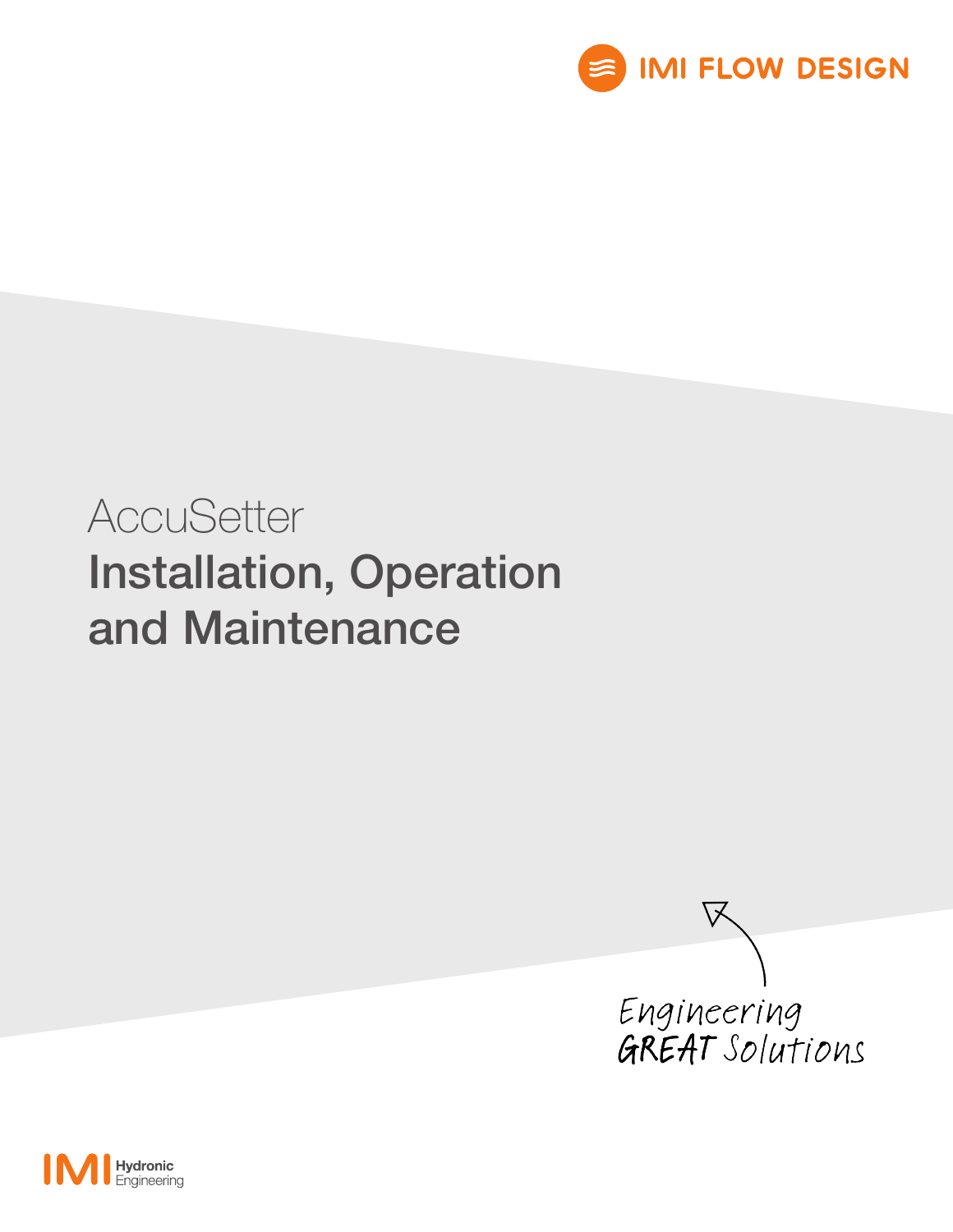#### Installation

IMI Flow Design's manual balancing valves & venturis are unidirectional (venturis work correctly in one direction), observe flow arrows. Models can be installed in horizontal or vertical lines.

#### Straight Run Requirements

- 1. For systems, where the elbow or the control valve is line sized, no additional pipe diameter straight run length shall be required upstream or down stream of all IMI Flow Design's manual balancing valves.
- 2. For systems, where the elbow or the control valve is not line sized, five pipe diameters of straight pipe shall be required upstream of the manual balancing valve to achieve 3% F.S. accuracy. No pipe diameter shall be required downstream of the manual balancing valve. IMI Flow Design's manual balancing valves UA, ET, EF and ER have the necessary straight run length built-in (for model UA with IMI Flow Design's end connections) and can be installed directly down stream of a 90° elbow or a control valve. All other IMI Flow Design's manual balancing valves shall require three (elbow) or five (control valve) pipe diameter of straight run upstream where the elbow or the control valve is not line sized.

#### Tap Locations (Pressure Taps or P/T Ports)

- 1. For portable D.P. metering, the P/T ports can be pointing at any clock position.
- 2. Options such as air vents should be up and drains down, otherwise the valve can be rotated so the handle and memory stop are convenient.
- 3. Insulation: On 1/2" to 2" models, the standard handle and P/T ports will clear 1" thick insulation. For thicker insulation, an extended handle (model EH) and port extension is available. Do not use model EH on hot water systems with glycol. On 2 1/2" and larger steel products, a butterfly valve handle and pressure ports will clear 2 1/2" insulation.

#### Products With Butterfly Valves

- 1. Assemble and tighten the flanges to the valve.
- 2. Align and place the assembly to the mating piping.
- 3. Tack weld the flange to the pipe.
	- Warning: Do not finish welding the flanges to the pipe with the valve bolted between the flanges. This will result in serious heat damage to the valve seat.
- 4. Remove the flange bolting and valve from between the flanges.
- 5. Finish welding the flanges to the pipe and allow the flanges to cool completely before proceeding.
- 6. Install valve. Do not use flange gaskets. The molded valve gasket will seal against standard ANSI flanges.
- 7. Turn disk to full open position. Center valve and hand tighten bolts.
- 8. Slowly close to check for adequate disk clearance.
- 9. Return disk to full open position and cross-tighten all bolts.

### **Operation**

1. The flow is determined by measuring the differential pressure (D.P.) across the high (Red) and low (Blue) P/T ports of the venturi. Convert the measured D.P. to inches W.C. and use the appropriate chart to read the flow. Request the proper chart from the selection below:

| Chart Form* | <b>Models</b>                                                     |
|-------------|-------------------------------------------------------------------|
| F234        | Brass models - current models                                     |
| F193        | Steel models - current models<br>(AF, AG, AW, EF, ER, VF, VG, VW) |
| F239        | F239 Steel models - current models<br>$ET$ only)                  |

- 2. These models are equipped with a downstream throttling valve to adjust the flow. Slowly close the valve while reading the D.P. gauge until the desired flow is reached. Set the memory stop so the handle position is maintained even if the valve is temporarily closed.
- 3. The meter used to measure the D.P. must be used in accordance with the specific instructions for that meter. All meters require purging of the air from the hoses. Also, care should be taken to attach the high pressure hose to the upstream P/T port (Red) and the low pressure hose to the other (Blue) P/Tport. The use of IMI Flow Design model 300.4 is highly recommended. Please refer to the included instructions if using this instrument.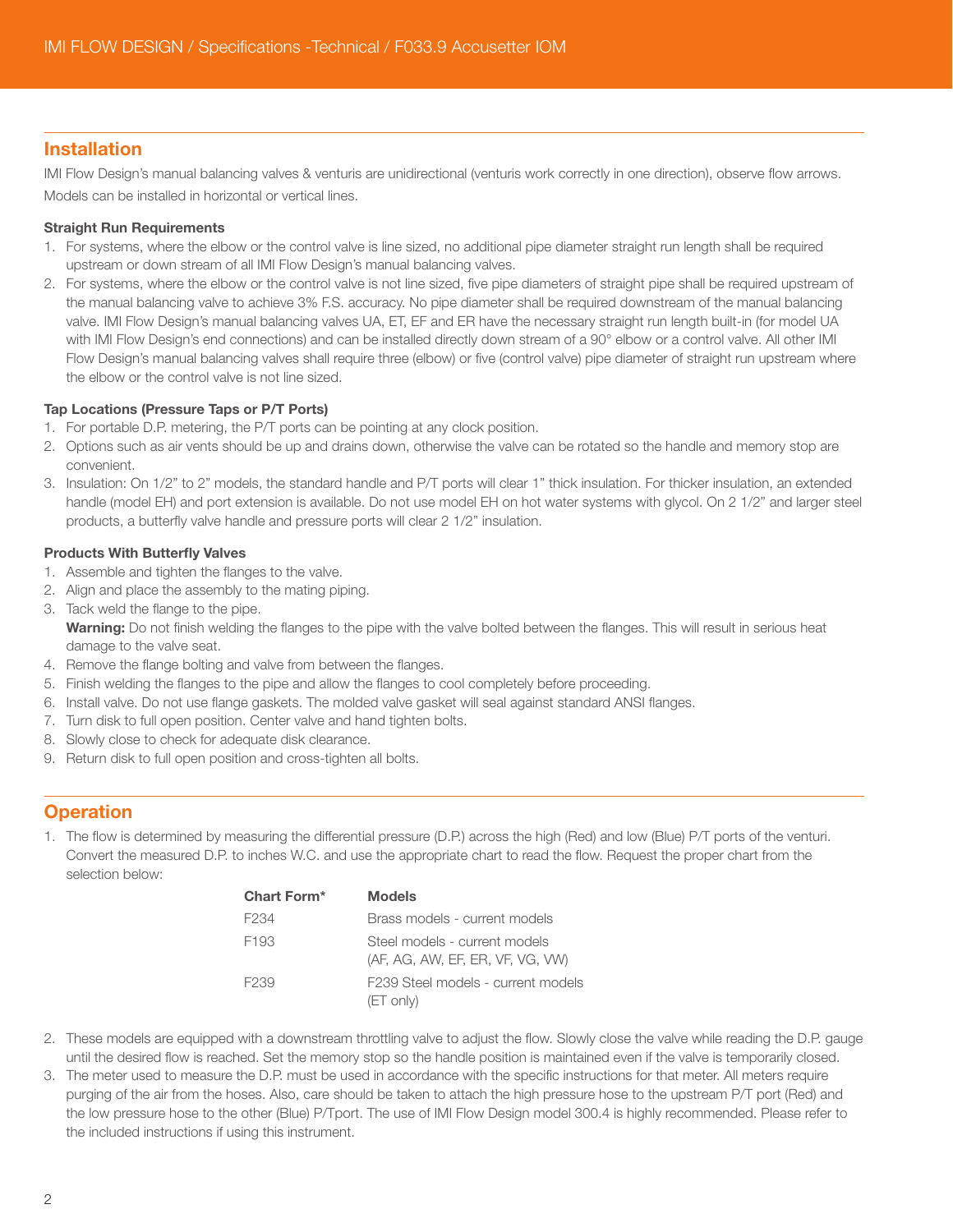#### **Maintenance**

- 1. There is no periodic maintenance required on any of these models.
- 2. Products with ball valves may have a stem packing gland to prevent leaking at the stem. Tighten the stem packing nut in 1/4 turn increments until the leak stops.

## Troubleshooting Guide

#### Possible Cause **Possible Cause**

#### PROBLEM: D.P. Guage Reading Zero or Very Low

| Valves closed on hoses or gauge         | Open all high & low impulse line valves.                                                        |
|-----------------------------------------|-------------------------------------------------------------------------------------------------|
| 2. Zeroing manifold valve is open       | 2. Close by-pass or zero valve.                                                                 |
| 3. High & low impulse hoses reversed    | 3. Switch hoses.                                                                                |
| Impulse ports clogged                   | 4. Clean out P/T port or pressure ports.                                                        |
| 5. No water flow                        | 5. Make sure pipeline valves are open.                                                          |
| 6. Defective D.P. meter                 | 6. Use another meter or verify with the difference in gauge<br>pressure readings on each port.  |
| Beta ratio too high or wrong model used | 7. Verify flow using D.P. across the wide-open ATC valve. Also<br>check tag & location numbers. |
|                                         |                                                                                                 |

#### PROBLEM: D.P. Guage Reading Too High

| 1. Circuit unbalanced                                                          | 1. Reduce flow by slowly closing ball or butterfly valve in the circuit. |
|--------------------------------------------------------------------------------|--------------------------------------------------------------------------|
| 2. Valve is closed on the low-pressure impulse line 2. Open all impulse lines. |                                                                          |
|                                                                                |                                                                          |
| 3. Low (downstream) pressure or P/T port<br>clogged                            | 3. Clean ports.                                                          |
| 4. Wrong product placed in circuit                                             | 4. Check model, tag and location number.                                 |